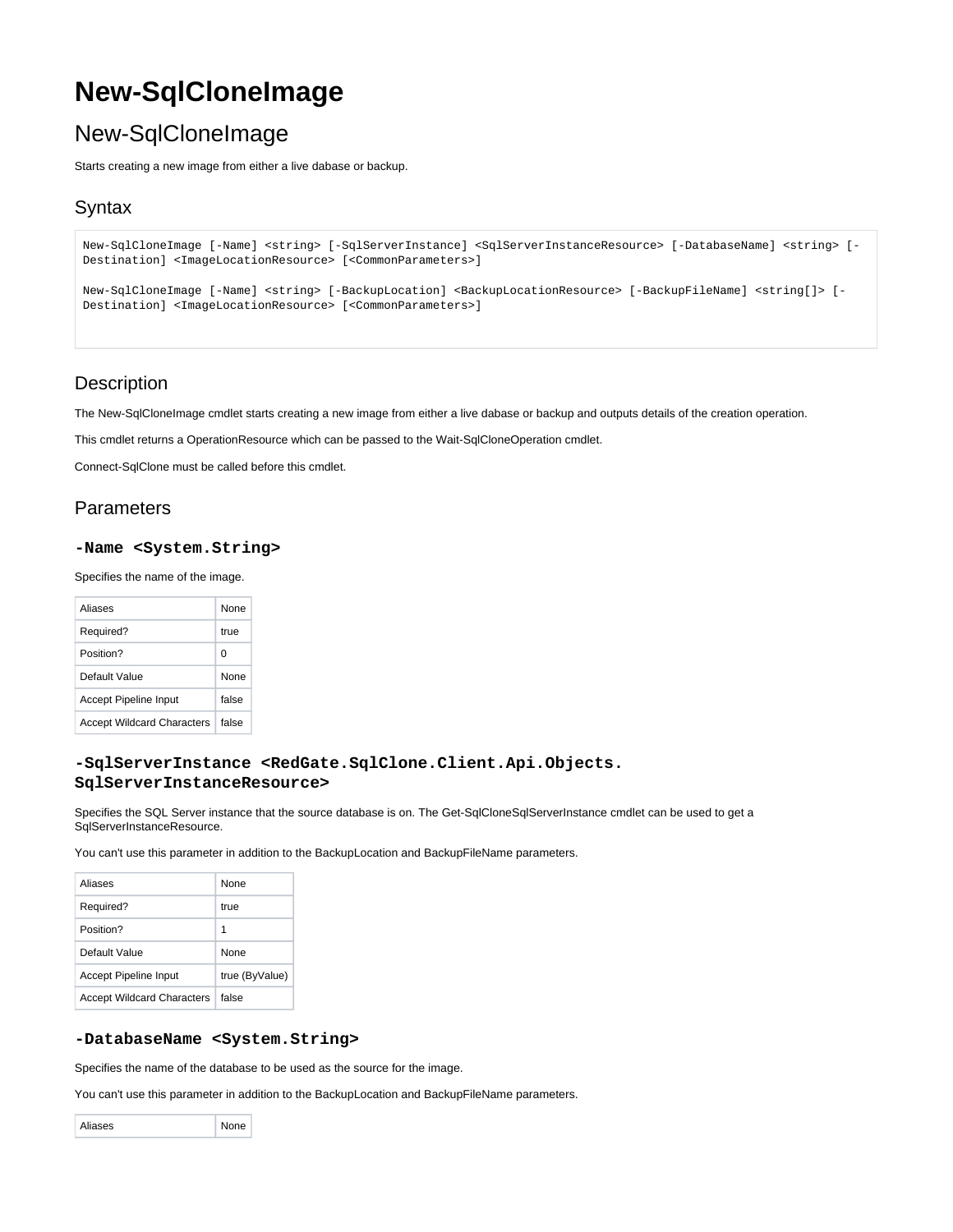| Required?                         | true        |
|-----------------------------------|-------------|
| Position?                         | 2           |
| Default Value                     | <b>None</b> |
| <b>Accept Pipeline Input</b>      | false       |
| <b>Accept Wildcard Characters</b> | false       |

#### **-BackupLocation <RedGate.SqlClone.Client.Api.Objects.BackupLocationResource>**

Specifies location of the backup files. The Get-SqlCloneBackupLocation cmdlet can be used to get a BackupLocationResource.

You can't use this parameter in addition to the SqlServerInstance and DatabaseName parameters.

| Aliases                           | None           |
|-----------------------------------|----------------|
| Required?                         | true           |
| Position?                         | 1              |
| Default Value                     | <b>None</b>    |
| Accept Pipeline Input             | true (ByValue) |
| <b>Accept Wildcard Characters</b> | false          |

## **-BackupFileName <System.String[]>**

Specifies the name of the database to be used as the source for the image.

You can't use this parameter in addition to the SqlServerInstance and DatabaseName parameters.

| Aliases                           | None        |
|-----------------------------------|-------------|
| Required?                         | true        |
| Position?                         | 2           |
| Default Value                     | <b>None</b> |
| Accept Pipeline Input             | false       |
| <b>Accept Wildcard Characters</b> | false       |

#### **-Destination <RedGate.SqlClone.Client.Api.Objects.ImageLocationResource>**

Specifies where the image will be stored. The Get-SqlCloneImageLocation cmdlet can be used to get an ImageLocationResource

| Aliases                           | <b>None</b> |
|-----------------------------------|-------------|
| Required?                         | true        |
| Position?                         | 3           |
| Default Value                     | <b>None</b> |
| Accept Pipeline Input             | false       |
| <b>Accept Wildcard Characters</b> | false       |

#### **<CommonParameters>**

This cmdlet supports the common parameters: -Verbose, -Debug, -ErrorAction, -ErrorVariable, -OutBuffer, and -OutVariable. For more information, see [http](http://technet.microsoft.com/en-us/library/hh847884.aspx) [://technet.microsoft.com/en-us/library/hh847884.aspx](http://technet.microsoft.com/en-us/library/hh847884.aspx).

## Inputs

The input type is the type of the objects that you can pipe to the cmdlet.

#### **RedGate.SqlClone.Client.Api.Objects.SqlServerInstanceResource**

Specifies the SQL Server instance that the source database is on. The Get-SqlCloneSqlServerInstance cmdlet can be used to get a SqlServerInstanceResource.

You can't use this parameter in addition to the BackupLocation and BackupFileName parameters.